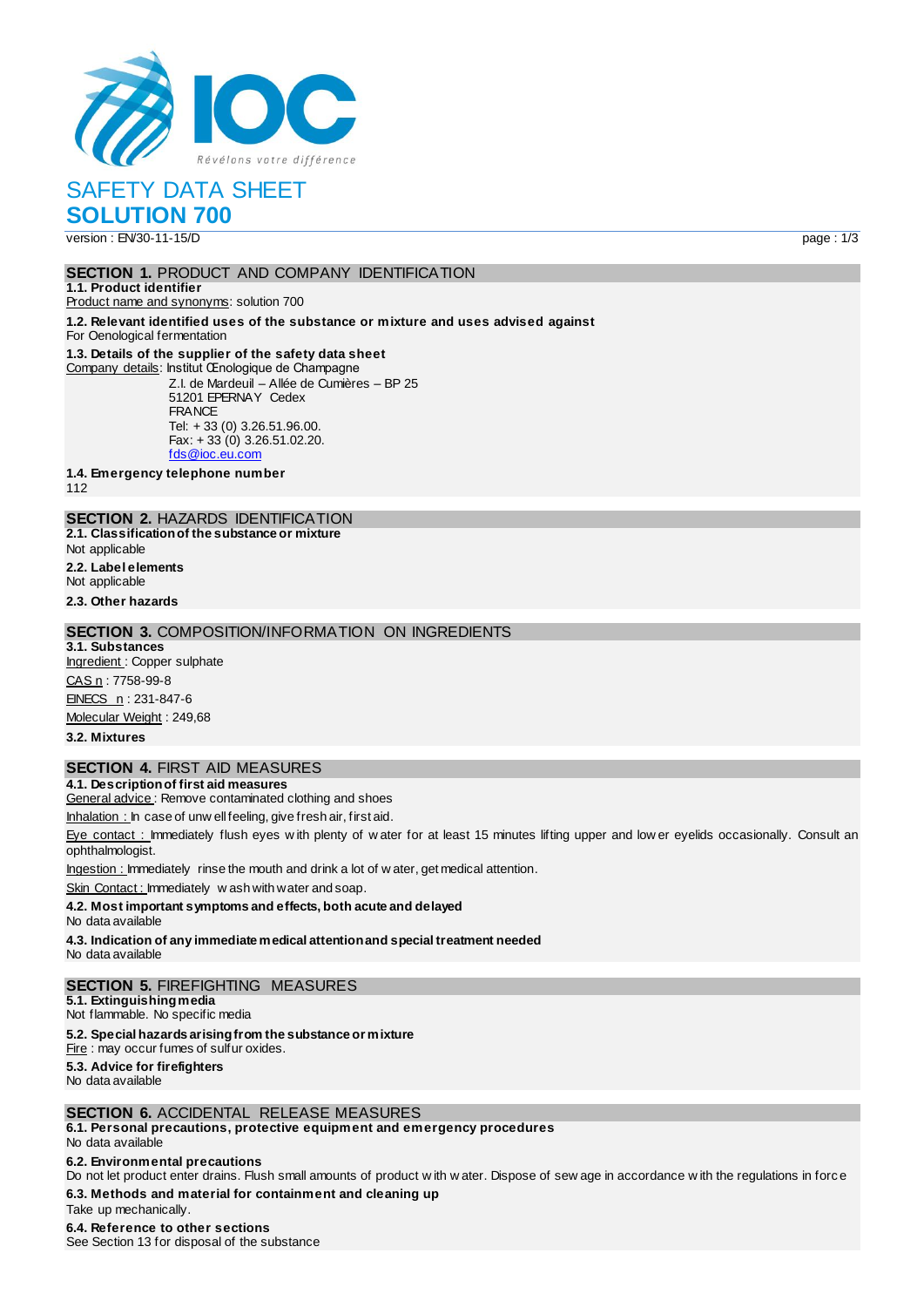

SAFETY DATA SHEET

**SOLUTION 700** version : EN/30-11-15/D page : 2/3

#### **SECTION 7.** HANDLING AND STORAGE **7.1. Precautions for safe handling** No specific measure **7.2. Conditions for safe storage, including any incompatibilities** No specific measure

**7.3. Specific end use(s)**

### **SECTION 8.** EXPOSURE CONTROL / PERSONAL PROTECTION

**8.1. Control parameters** No data available.

#### **8.2. Exposure controls** Hands Protection : Suitable gloves

Eyes Protection : Safety glasses w ith side shields

Protective clothing : Coveralls closed

General protective and hygiene : Observe the general safety regulations applicable in the implementation of chemicals. After w ork, the cleanliness and skin care

# **SECTION 9.** PHYSICAL AND CHEMICAL PROPERTIES

**9.1. Information on basic physical and chemical properties** Apperance : Clear liquid. Odour : None Odour threshold : No data available pH No data available Melting / freezing point : No data available Initial boiling point and boiling range : No data available Flash point : No data available Evaporation rate: No data available Flammability (solid, gas) : No data available Upper/low er flammability or explosive limits: No data available Vapour pressure : No data available Vapour density: No data available Relative density: No data available Solubility(ies); No data available Partition coefficient: n-octanol/water: No data available Auto-ignition temperature: No data available Decomposition temperature: No data available Viscosity : No data available Explosive properties: No data available Oxidising properties: No data available

**9.2. Other information**

### **SECTION 10.** STABILITY AND REACTIVITY

**10.1. Reactivity** No specific conditions **10.2. Chemical stability** No specific conditions **10.3. Possibility of hazardous reactions** No specific conditions **10.4. Conditions to avoid** No specific conditions **10.5. Incompatible materials** No specific conditions **10.6. Hazardous decomposition products** No specific conditions